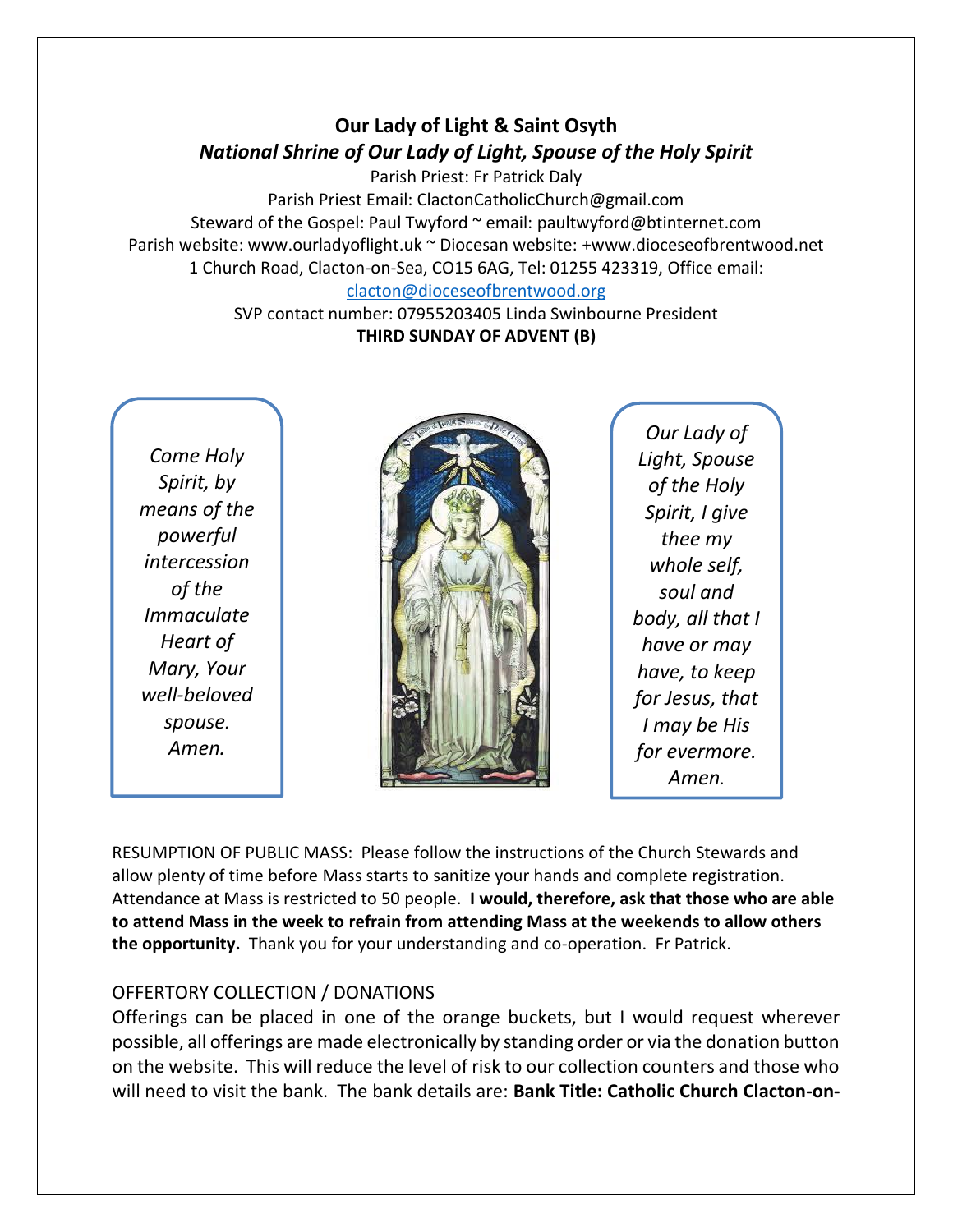**Sea, Sort Code 401322, Account Number: 41020463.** Members of the gift-aid scheme should quote their name and gift aid number in the Reference. Funds received last week: Collection and donations: £270.50 of which £45.00 was gift aided.

Electronic Offerings £675.00 of which £475.00 was gift aided.

Thank you for your generosity, for Gift Aiding your offerings, and for your support of the parish. Fr Patrick

CONFIRMATION PROGRAMME 2021. Any young person wishing to receive the Sacrament of Confirmation next Pentecost on 23<sup>rd</sup> May 2021, should make a request in writing to Fr Patrick. To qualify for the 2021 programme, the young person must be currently in Year 9 or above. We are proposing five Zoom sessions and one mini retreat led by the Brentwood Catholic Youth Service. The closing date for applications is  $24<sup>th</sup>$ December.

CHRISTMAS MASS TICKETS: Receipt of applications is now closed. You will be contacted directly once the tickets have been allocated to each Mass. Please do not ring the Presbytery.

## JOHN 1:6-8,19-28

This is the third Sunday of Advent and is called the Sunday "of joy" or Gaudete Sunday and reminds us that, even amid many doubts and difficulties, joy exists because God exists; has come to visit us; and comes to be with us always. This Sunday we light the rose-coloured Advent Candle and the priest wears the rose-coloured vestment. The Gospel from John focuses on the person of John the Baptist. We are told that John the Baptist was sent by God to be a witness for the Light, so that everyone might believe through him. The Jewish authorities wanted to know who John was and sent their representatives to him. They asked, 'Who are you'? Johns tells them that he is not the Christ and quotes the Prophet Isaiah. They question why he was baptising if he is not the Christ and not a prophet? John replies that he baptised with water. The one, who would follow him, would baptise with the Holy Spirit.

What does this Gospel mean to us at this point in Advent?

The ministry of John the Baptist completed the long line of prophets through ancient history prophesizing the Day of Lord: the time when God and mankind would be reconciled through the arrival of the Messiah to His chosen people. John identified Jesus as 'the Lamb of God, who takes away the sins of the world'. John gave witness to Jesus as the Messiah through his preaching, by his Baptism of conversion and finally, by his martyrdom. With John the Baptist, the Holy Spirit began the restoration of humanity's relationship with God through His Son Our Lord Jesus Christ. God intervenes in history to bring about the salvation of humanity. God calls us to Himself out of total love, and calls us to be His Adopted Sons and Daughters.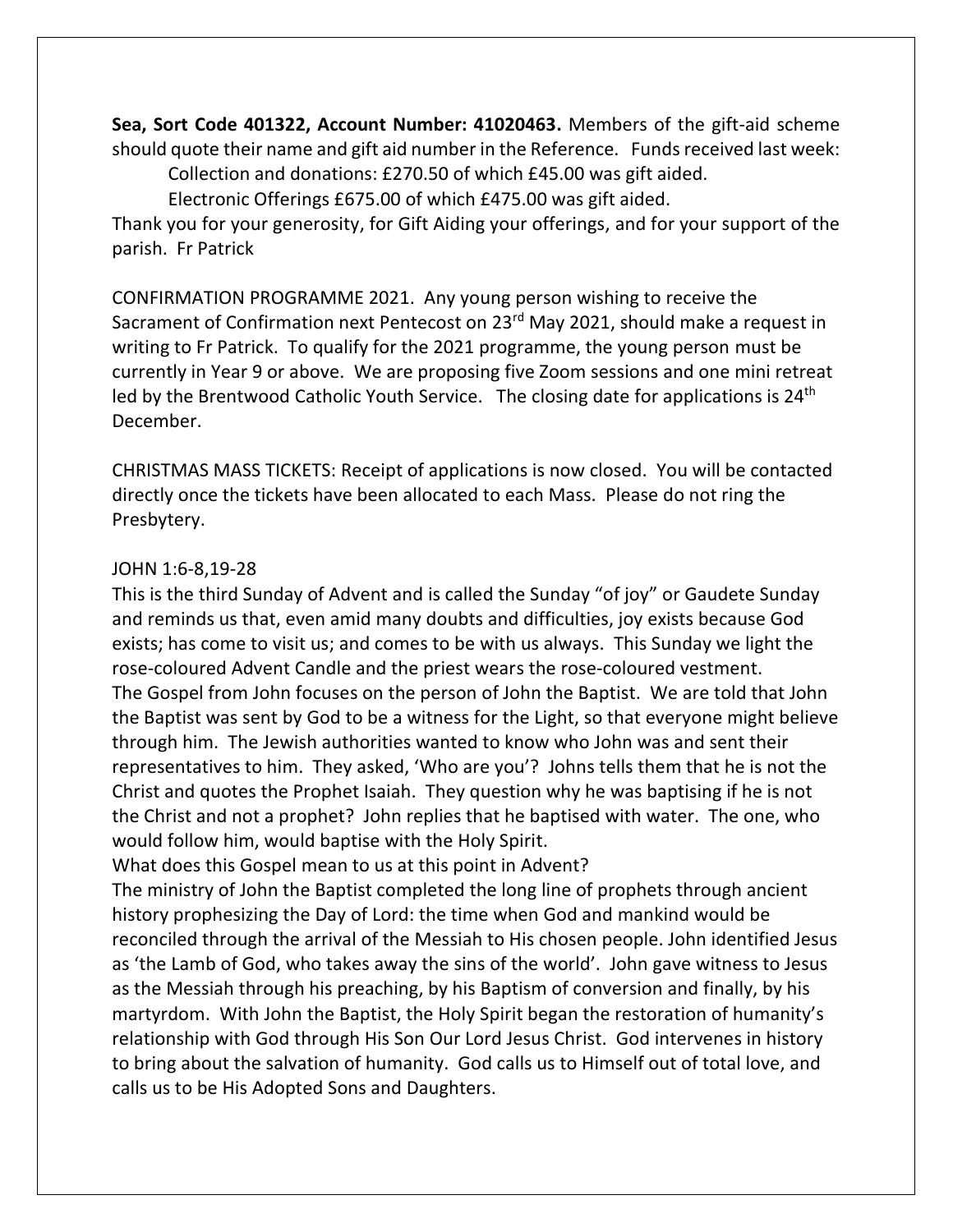In accordance with the prophecy of Isaiah, John the Baptist lived in the wilderness and showed us the path to Jesus Christ through his message of repentance and the forgiveness of sins. In this busy and demanding time of year, we need to find a some quiet and stillness to consider our relationship with God; to appreciate the great gift He has given us; to consider the great price paid by His Son for our salvation; and to put right our relationship with Him. We need to enter the wilderness of stillness and peace to listen to God.

In the words of Pope Francis: 'In this time that leads up to the feast of Jesus' birth, let us give ourselves to silence, to listen, not focusing on ourselves but leaving a space for the beauty of God, the source of truth.

| Saturday 12 <sup>th</sup> December | 9.30 am.             | MASS: Brenda & Steven          |
|------------------------------------|----------------------|--------------------------------|
|                                    |                      | <b>Millson Intentions</b>      |
|                                    |                      | Parish                         |
| Saturday 12 <sup>th</sup> December | 11.00 am to 12.00 am | <b>SACRAMENT OF</b>            |
|                                    |                      | <b>RECONCILIATION:</b>         |
|                                    |                      | Confessions will be            |
|                                    |                      | heard in the Sacristy.         |
|                                    |                      | Please tell the Steward        |
|                                    |                      | that you wish to go to         |
|                                    |                      | confession.                    |
| Saturday 12 <sup>th</sup> December | 11.00 am to 1.00 pm  | Church open for private        |
|                                    |                      | prayer with Exposition         |
|                                    |                      | of the Blessed                 |
|                                    |                      | Sacrament.                     |
| Saturday 12 <sup>th</sup> December | 6.00 pm              | <b>MASS: Matthew Clarke</b>    |
| Vigil Mass of the Third            |                      | <b>RIP</b>                     |
| Sunday of Advent (B)               |                      | <b>Paul Clarke</b>             |
| Sunday 13 <sup>th</sup> December   | 8.30 am.             | <b>MASS: Edward Cox RIP</b>    |
| Third Sunday of Advent (B)         |                      | D Lane                         |
| Gaudete Sunday                     |                      |                                |
| Sunday 13 <sup>th</sup> December   | 10.30 am             | MASS: Willow & Ena             |
|                                    | <b>FAMILY MASS</b>   | <b>Taylor RIP</b>              |
|                                    |                      | Ashley & Elaine Cox            |
| Monday 14 <sup>th</sup> December   | 9.30 am.             | <b>MASS: Fr Stewart Foster</b> |
| Memorial of St John of the         |                      | Intentions                     |
| Cross, Pr, D.                      |                      | Parish                         |

## **MASSES WILL BE OPEN TO A MAXIMUM OF 50 PEOPLE IN THE CHURCH**